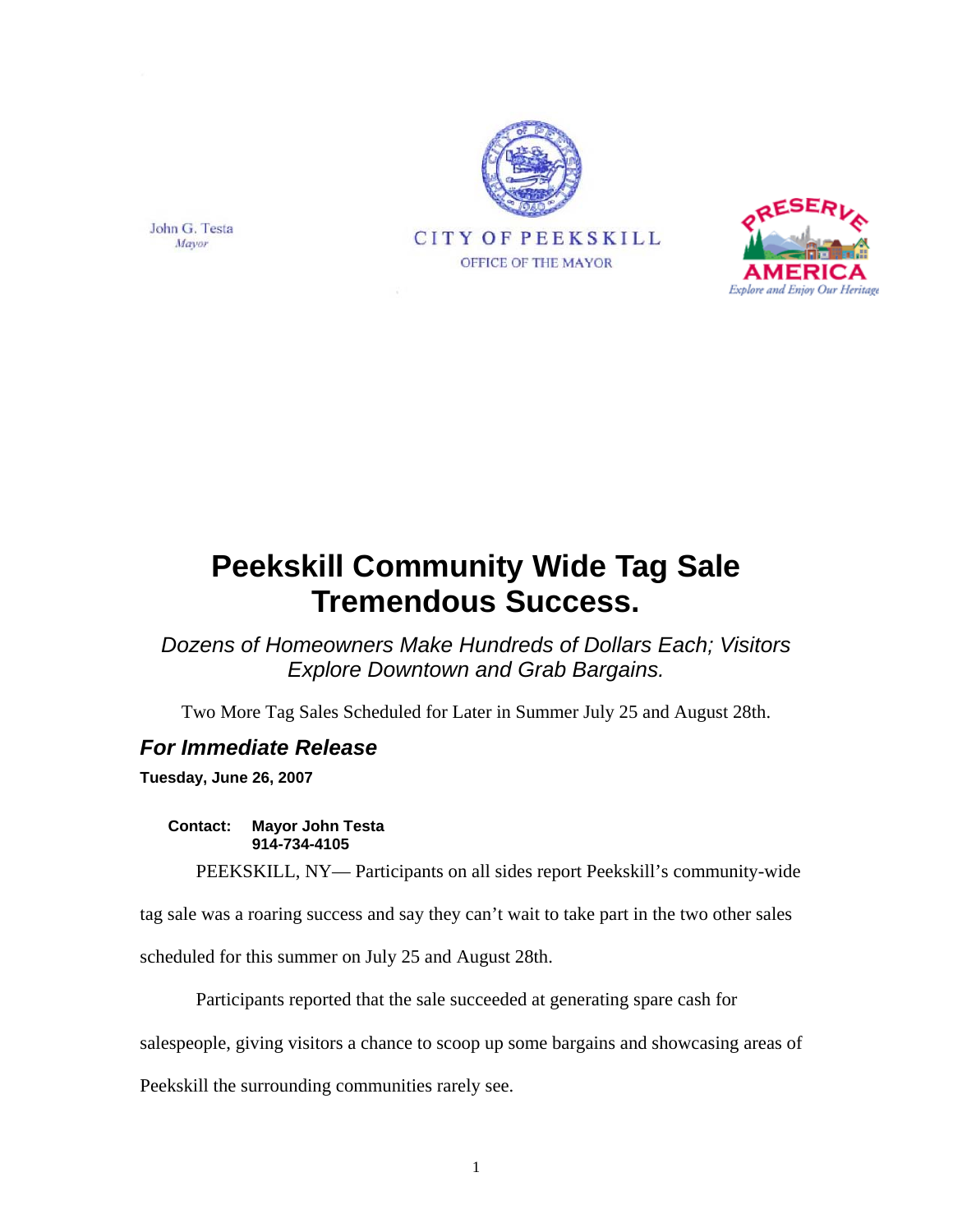Goods were on sale at close to three dozen registered sites, and many homeowners participated without registering.

"I definitely loved the tag sale," says Jennifer von Molnar, a Peekskill resident who lives in a condo in the historic Beecher House who shopped at many different sites during the day. Molnar doesn't come downtown that often, and she was impressed with what she saw.

"Everything was beautiful. The neighborhoods seem to be improving and people seem to be working on their houses," Molnar says. She also succeeded at her shopping goal—finding a bunch of fireplace equipment that perfectly suited her needs.

For many, the feeling of being part of a positive community was as important as the sale itself. "I've never had a tag sale before and I enjoyed the people coming by; there's just a neat feeling to it when you feel your whole city is involved," says Kim Grethen, another Peekskill resident. In the last five years, the city has come alive with vivid events and other positive activities, Grethen says. The Halloween event and parade her son participated was another positive Peekskill event, she says.

Showing off Peekskill was one of the primary goals of the tag sale. Another was to give homeowners a chance to earn some extra cash and shoppers and dealers opportunities to see what treasures might be lurking in the attics of one of the region's oldest and most historic places. Founded more than 350 years ago, Peekskill has entire neighborhoods made up of historic homes.

Despite an official start time of 10:00, dealers started showing up at 7:30 a.m. and action was brisk throughout the day, with those selling said they had seen half their wares sold by mid-morning. Takes for the day of \$200-\$300 or more were reported.

2